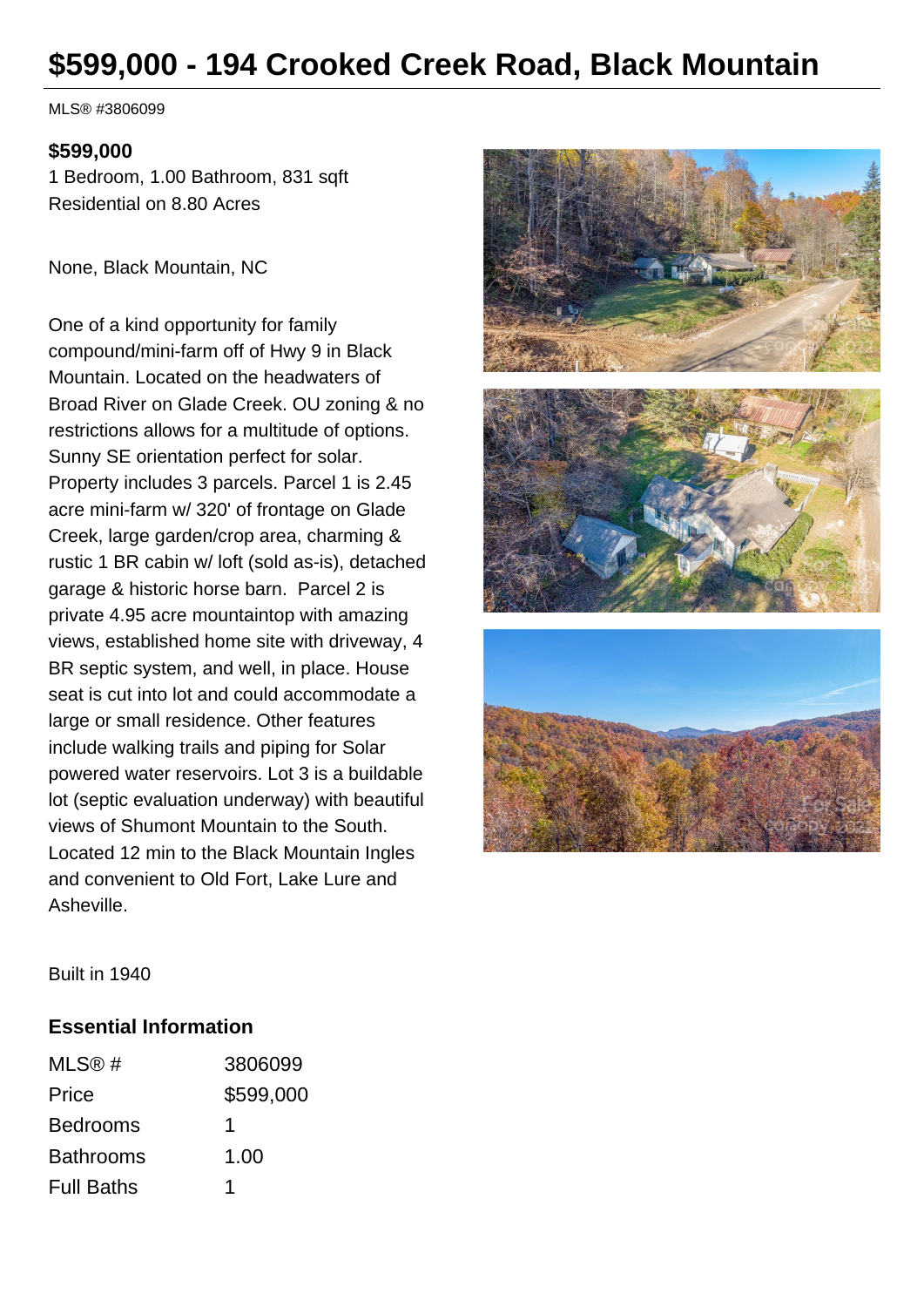| Square Footage    | 831                            |
|-------------------|--------------------------------|
| Acres             | 8.80                           |
| <b>Year Built</b> | 1940                           |
| <b>Type</b>       | Residential                    |
| Sub-Type          | <b>Single Family Residence</b> |
| <b>Status</b>     | Active                         |

## **Community Information**

| Address      | 194 Crooked Creek Road |
|--------------|------------------------|
| Subdivision  | None                   |
| City         | <b>Black Mountain</b>  |
| County       | <b>Buncombe</b>        |
| <b>State</b> | <b>NC</b>              |
| Zip Code     | 28711                  |

## **Amenities**

| Garages | Garage - 1 Car |
|---------|----------------|
|---------|----------------|

#### **Interior**

| Appliances | Other                |
|------------|----------------------|
| Heating    | Propane, See Remarks |

#### **Exterior**

| Roof         | Composition        |
|--------------|--------------------|
| Construction | <b>Wood Siding</b> |

## **School Information**

| Elementary | <b>Black Mountain</b> |
|------------|-----------------------|
| Middle     | <b>Charles D Owen</b> |
| High       | <b>Charles D Owen</b> |

## **Additional Information**

| Date Listed    | November 16th, 2021 |
|----------------|---------------------|
| Days on Market | 225                 |

## **Listing Details**

Listing Office Sarver Realty Group, LLC

**canopy** 

 Based on information submitted to the MLS GRID as of June 30, 2022 9:00 am All data is obtained from various sources and may not have been verified by broker or MLS GRID. Supplied Open House Information is subject to change without notice. All information should be independently reviewed and